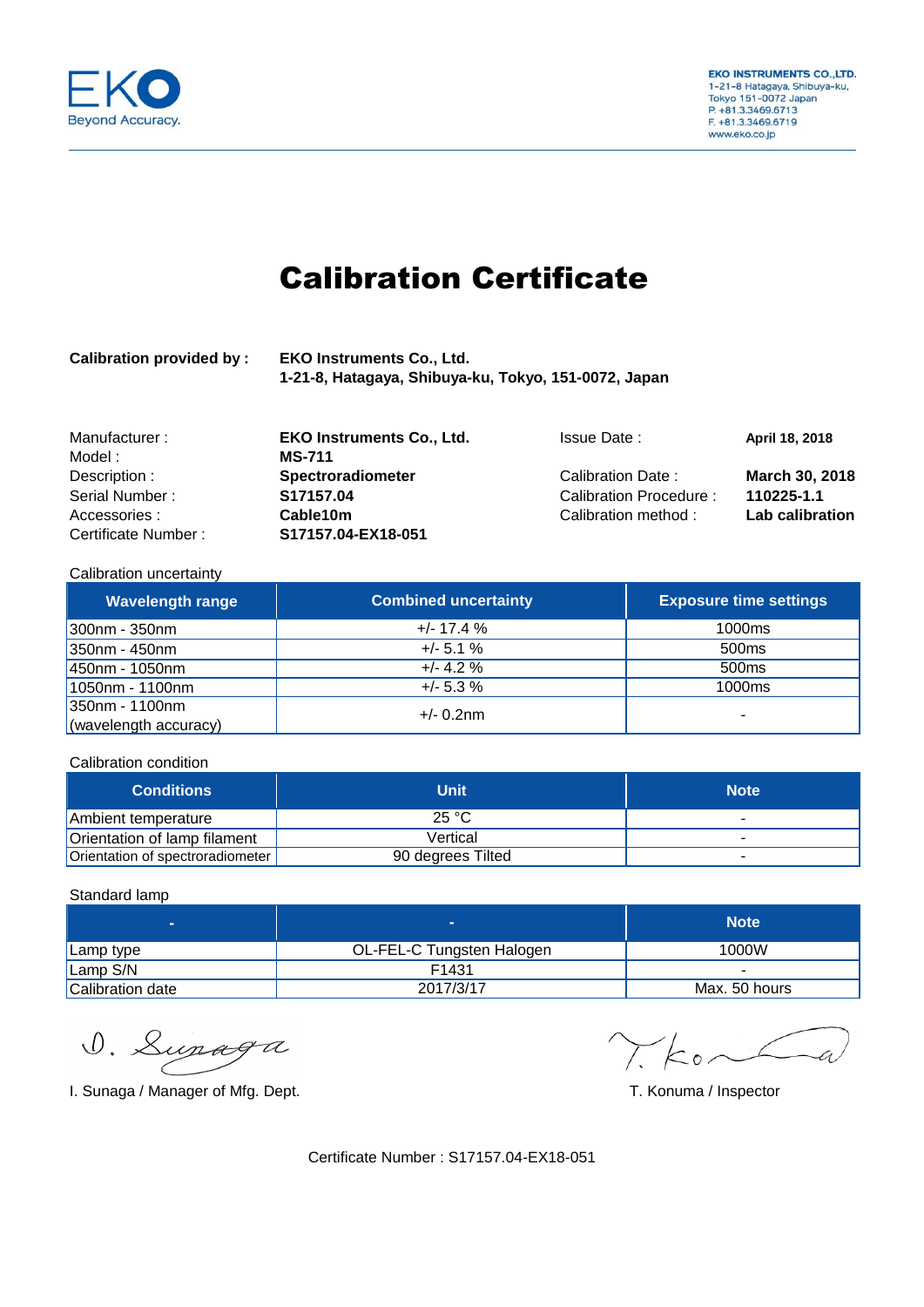### Calibration procedure

The MS-spectroradiometer is calibrated against a NIST traceable tungsten-halogen OL-FEL standard lamp at a distance of 50 cm. The standard lamp has a known spectrum and the absolute irradiance is calibrated at several wavelengths. By measuring the spectroradiometer's detector responsivility in counts as a function of the irradiance at corresponding wavelengths, the sensitivility of each photo diode array pixel is converted into absolute units  $(W/m^2/\mu m)$ .

The calibration function is determined by averaging 10 single measurements, measured separately for 4 different wavelength intervals each with a fixed exposure time. This is to use optimal output characteristics of the detector. Finally the calibration function is uploaded to the spectroradiometer firmware for automatic conversion of measured count into absolute units.

## Calibration Uncertainty

The combined uncertainty of the calibration function for each wavelength interval is based on individual uncertainties contributed by the standard lamp, calibration set-up and spectroradiometer performance properties.

| <b>Source</b>             |                    | <b>Uncertainty</b> |                |             |                 |
|---------------------------|--------------------|--------------------|----------------|-------------|-----------------|
|                           |                    | $300 - 350$ nm     | $350 - 450$ nm | 450 - 900nm | $900 - 1100$ nm |
| Standard Lamp calibration | Gooch&Housego      | 2.74%              | 2.26%          | 1.91%       | 1.57%           |
| 'Lamp current             | Calibration set-up | 0.12%              | 0.09%          | 0.04%       | 0.02%           |
| Measurement repeatability | Spectroradiometer  | 6.00%              | 1.00%          | 1.00%       | 2.00%           |
| Non-Linearity             | Spectroradiometer  | 1.00%              | 1.00%          | 1.00%       | 1.00%           |
| Alignment                 | Calibration set-up | 1.00%              | 1.00%          | 1.00%       | 1.00%           |
| Temperature dependency    | Spectroradiometer  | 0.25%              | 0.25%          | 0.25%       | 0.25%           |
| Cosine response           | Spectroradiometer  | $0.00\%$           | $0.00\%$       | $0.00\%$    | $0.00\%$        |
| <b>Stray Light</b>        | Spectroradiometer  | 6.00%              | 1.50%          | 0.60%       | 0.60%           |

Uncertainty = { $(St andard Lamp calibration/2)^2 + (Lamp current/2)^2 + (Measurable')^2$  $+$   $\left($  Non - Linearity) $^2$   $+$   $\left($  Alignment) $^2$   $+$   $\left($  Temperature dependency) $^2$   $+$   $\left($  Cosine response) $^2$ 

 $+(Stray Light)^2$   $\sqrt{2}$ \*2

## Traceability to NIST Standard

OL-FEL lamps are calibrated by direct comparison to a Gooch & Housego NIST traceable FEL 1000-Watt lamp. Gooch & Housego NIST traceable lamps are used for a maximum period of 50 hours (will be replaced afterwards).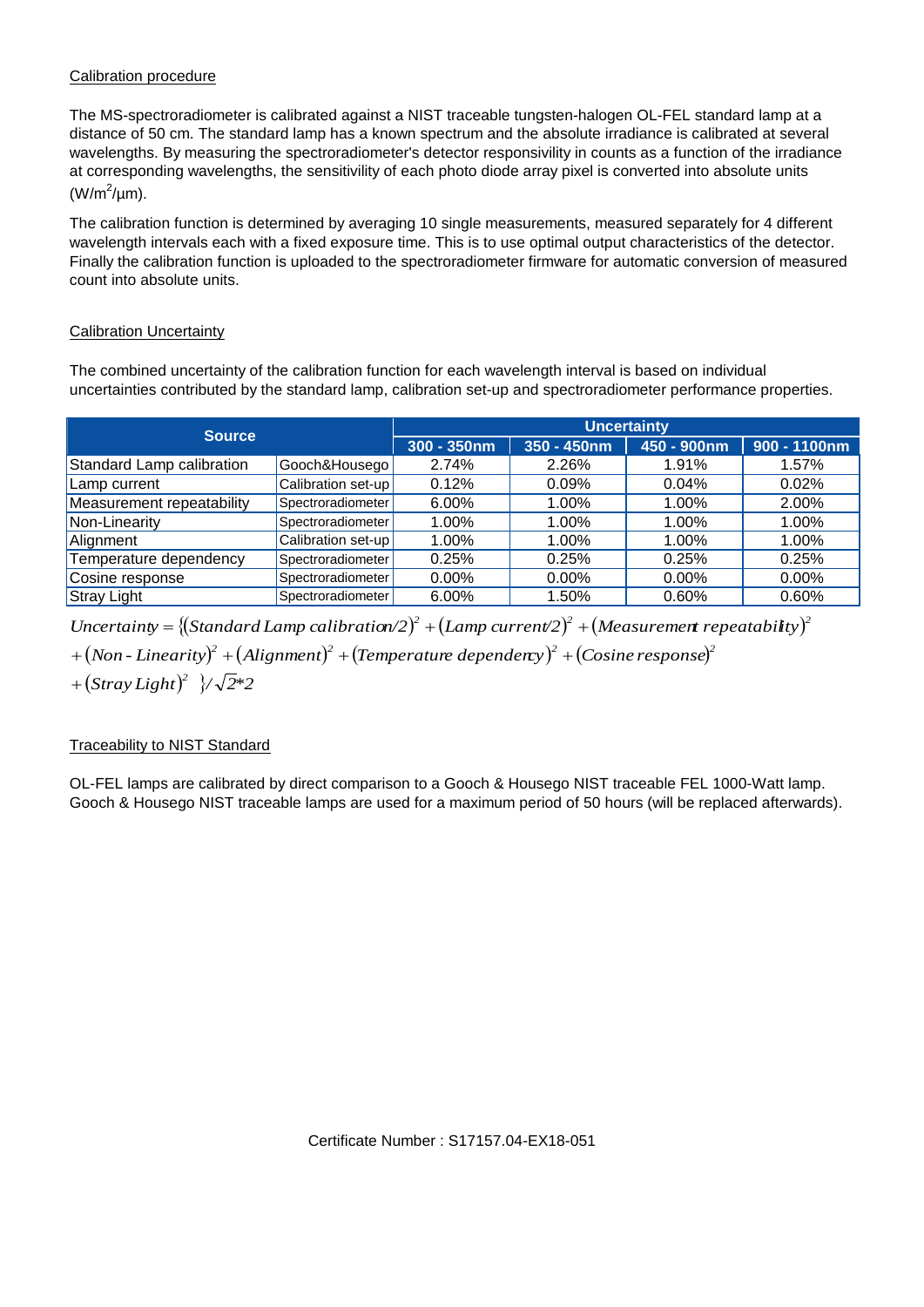

# Test Report of Cosine Response

# **Calibration provided by : EKO Instruments Co., Ltd. 1-21-8, Hatagaya, Shibuya-ku, Tokyo, 151-0072, Japan**

| Manufacturer :      | <b>EKO Instruments Co., Ltd.</b> | Issue Date:                       | April 18, 2018 |
|---------------------|----------------------------------|-----------------------------------|----------------|
| Model :             | <b>MS-711</b>                    |                                   |                |
| Description :       | <b>Spectroradiometer</b>         | Measurement Date:                 | March 29. 2018 |
| Serial Number:      | S17157.04                        | Measurement Procedure: 110225-1.1 |                |
| Certificate Number: | S17157.04-EX18-051               |                                   |                |

#### Cosine response

| Zenith angle [° ] | South side Error [%] | North side Error [%] | East side Error [%] | <b>West side Error [%]</b> |
|-------------------|----------------------|----------------------|---------------------|----------------------------|
|                   | 0.00                 | 0.00                 | 0.00                | 0.00                       |
| 10                | $-0.10$              | 0.14                 | 0.65                | 0.30                       |
| 20                | 0.09                 | $-0.18$              | 0.27                | $-0.28$                    |
| 30                | $-0.13$              | $-0.68$              | 0.00                | $-0.93$                    |
| 40                | $-0.67$              | $-1.29$              | 0.04                | $-0.72$                    |
| 50                | $-1.53$              | $-1.77$              | $-1.07$             | $-2.05$                    |
| 60                | $-2.51$              | $-3.03$              | $-1.99$             | $-3.20$                    |
| 70                | $-2.54$              | $-2.63$              | $-1.43$             | $-3.36$                    |
| 80                | $-2.36$              | $-1.42$              | 1.01                | $-2.30$                    |

D. Lupaga

I. Sunaga / Manager of Mfg. Dept. T. Sunaga / Inspector

 $\gamma$  kor

Certificate Number : S17157.04-EX18-051